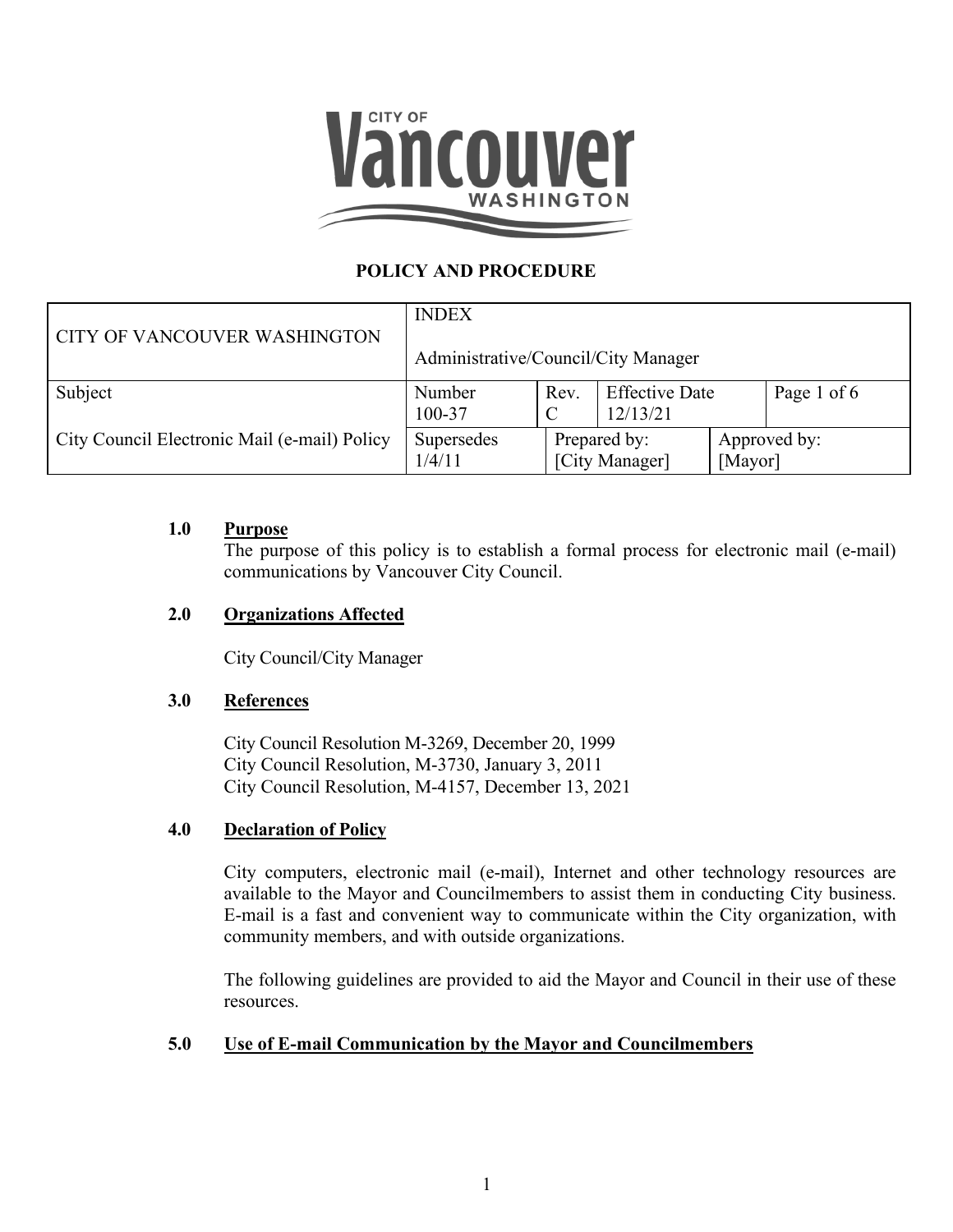E-mail is simply a communication tool. Councilmembers may use it for the same communication purposes and under the same basic guidelines as they have previously used the mail service, hand-delivery, the telephone, face-to-face conversations and meetings in the past. The City Manager will facilitate the establishment and maintenance of Council e-mail accounts in collaboration with Council members, the City Information Technology Department, and Public Records Officer.

Some uses that are best adapted to e-mail communications include:

- Distributing Council agendas and meeting notices.
- Referring community member questions and concerns to the City Manager for staff response.
- Responding to community member or CMO inquiries about City business.
- Scheduling meetings or other events without playing "phone tag".

#### **6.0 Inappropriate Uses of E-mail or other Electronic Communication**

City computers, e-mail, Internet and other technology resources are public assets. These resources are City property and they are therefore generally not to be used for personal reasons. Personal use is allowed if:

- There is little or no cost to the City;
- The use does not disrupt or distract from the conduct of City business; and
- The use otherwise complies with all other City policies and the Operating Principles, and will not lead to embarrassment of the City. Examples of prohibited uses include, but are not limited to:
	- Creating distributing, downloading or viewing any material that is offensive, obscene, pornographic, profane, sexually oriented, harassing and/or violates City policies or the City's Operating Principles.
	- Distributing, downloading or modifying copyrighted materials, trade secrets, proprietary information, or confidential, privileged or similar materials without prior authorization.
	- Creating, distributing, downloading or viewing any material that is threatening or related to violence or hate that is in violation of City policies and/or the City's Operating Principles.
	- Engaging in any activities for personal business or gain.
	- Use that violates any local, state or federal law.

#### **7.0 E-mail as a Public Record**

In most cases, e-mail is considered a public record.

E-mail systems send and receive both public records and information with no retention value. E-mail messages that contain information about the City's activities, decisions, and policies, as well as those that function as evidence of business transactions qualify as "public records" of the City. Electronic mail and other electronic documents that meet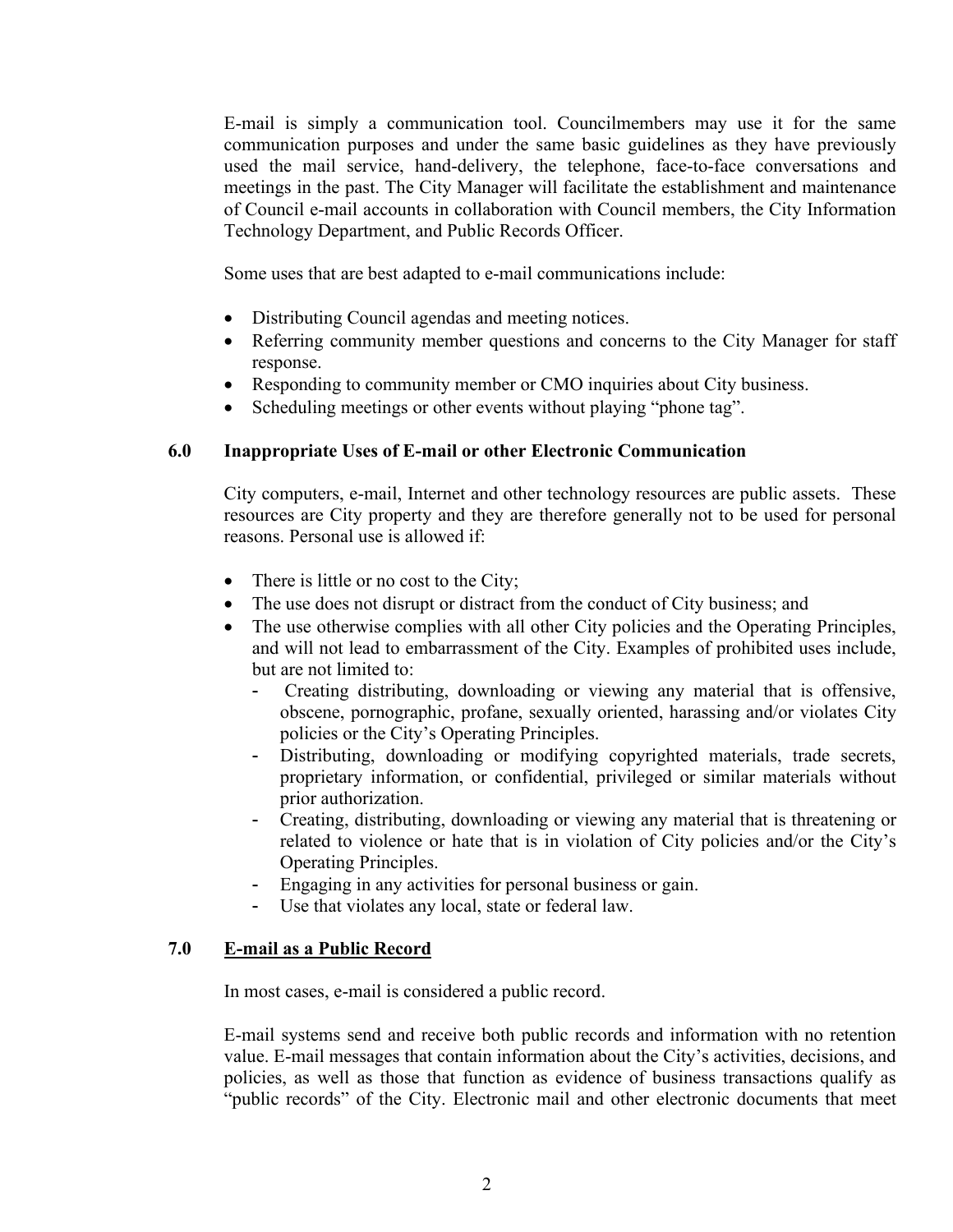this definition must be treated like paper documents for the purpose of the Public Records Act, including any retention schedules.

For the purpose of satisfying public record laws, e-mail is defined as not only the messages sent and received by e-mail systems, but all transmission and receipt data as well. In order to retain the metadata (send timestamp, receive timestamp, and other properties that are not part of the printed document) e-mail that meets the criteria of a public record that has retention value shall be maintained for the required retention period on a City server in a format that preserves the metadata of the original record. E-mail that exists on personal, non-City computers or in personal e-mail accounts may also be a public record subject to disclosure. Therefore, all City-related e-mail should occur from a City e-mail account hosted on a City server.

In addition to the public records requirements, courts have accepted e-mail as a legitimate source of evidence and it may therefore subject to legal discovery in lawsuits and/or administrative proceedings.

Email that does not have retention value as a public record can be deleted. Examples of types of messages that have no retention value are:

- Personal messages and announcements not related to official business
- Information-only copies or extracts of documents distributed for convenience of reference
- Published reference materials
- Copies of inter- or intra-agency memoranda, bulletins or directions of a general information and non-continuing nature
- Announcements of social events, such as retirement parties or holiday celebrations.

#### **8.0 Use of E-mail for Sensitive or Confidential Information**

Generally, e-mail should not be used to communicate sensitive or confidential communications. E-mail can be easily forwarded to large numbers of people who may then copy it and/or send to others. E-mail is generally not recommended for such information as attorney/client communications; property appraisals and other information related to City property transactions; and personnel information such as information on labor negotiations, performance evaluations, or employee disciplinary matters.

If, however, time or other constraints make it necessary to communicate such information through e-mail, provide warning notice in the "Subject" box of the message such as "Confidential Communication – Do Not Forward."

Note, however, that just calling a document "confidential" does not preclude the recipient from forwarding it to another party. It is still a public record and a court may later find that the document is subject to public disclosure despite its "confidential" designation.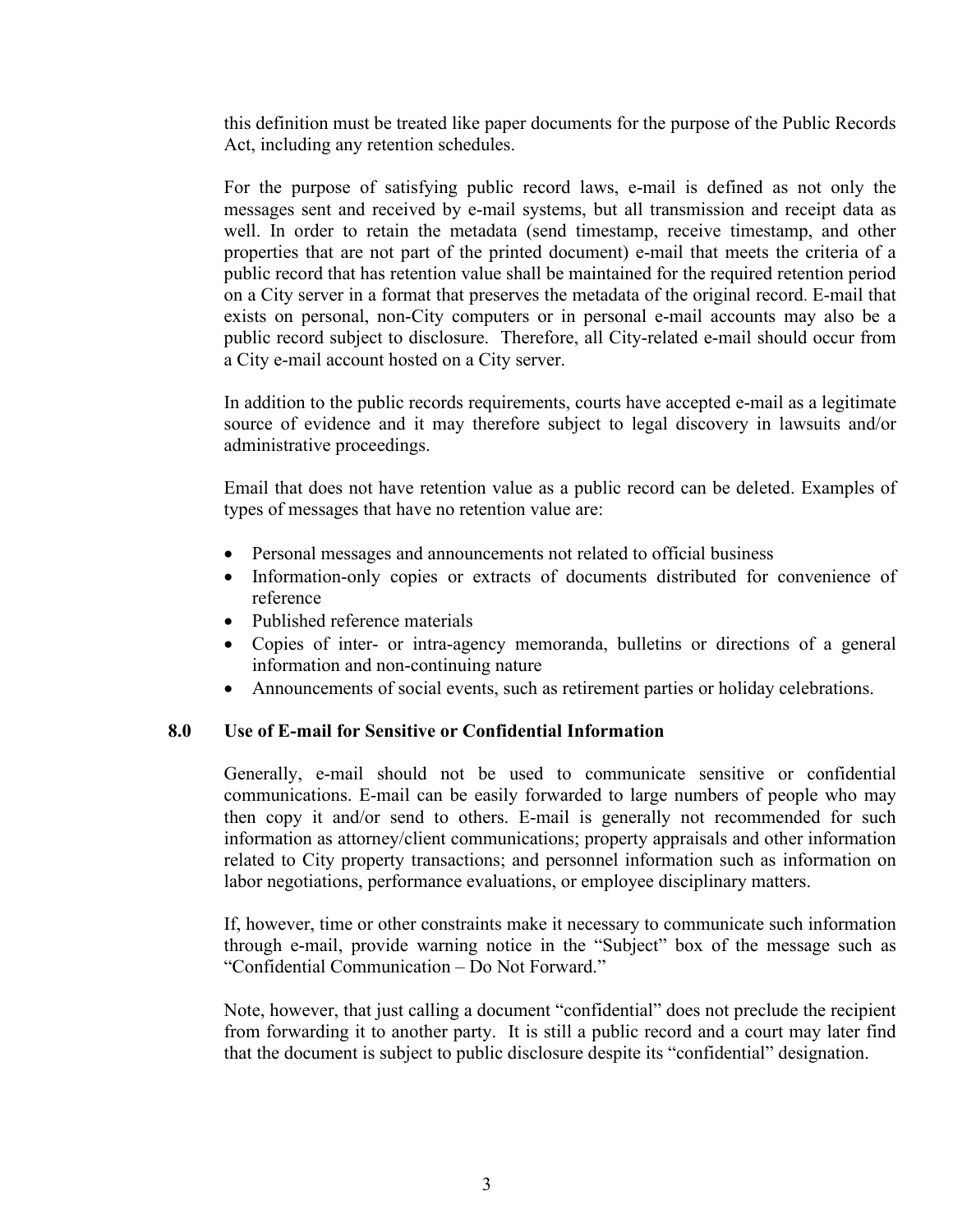Note as well that e-mail is retrievable long after you delete it from your e-mail box. Recipients may save, print or forward the message, and backups are made of the email system on a regular basis.

#### **9.0 Process for Responding to E-mail from Outside the City Organization**

E-mail received by the Mayor and Councilmembers from outside the City organization should receive the same response as communications received by traditional means such as mail or telephone. The City Manager may provide support staff and technology solutions to assist Council members with the management of e-mail as resources permit.

If you respond to the e-mail as the Mayor or as a Councilmember, "cc" the City Manager with your response and forward the outside e-mail communication to CMO for copying and filing in accordance with public record requirements.

## **10. Application of the Washington Open Public Meetings Act to Mayor and Council Electronic Communications, such as E-mail or Instant Messaging**

In most cases, the Washington Open Public Meetings Act does apply to electronic communications, which can include e-mail, instant messaging, or other methods that allow electronic interaction.

In the context of telephone calls, use of a "telephone tree" in which members of a governing body repeatedly call one another to form a majority position on a matter to be decided by the body would violate the Washington Open Public Meetings Act.

Since 2001, it has become well established in Washington law that interactive e-mail discussions among a quorum of a governing body regarding a matter which will come to the body for a vote is a "meeting" under the OPMA.

To avoid violating either the letter or spirit of the Open Public Meetings Act, any interactive electronic communications (i.e. that requires or invites two-way communication) between or among the Mayor or any members of City Council are subject to the following:

- Restrict use of interactive electronic communication among the Mayor and Councilmembers to matters that do not require a vote or other formal action of Council. Interactive electronic communications regarding upcoming ceremonial or social events or about availability for meetings would not violate the Act.
- Do not exchange electronic messages regarding matters which may come to Council for a vote or other formal action. Although interactive communication among three or fewer members of Council would not constitute quorum for purposes of Open Meetings Act, the ease with which electronic mail can be forwarded and exchanged invites interactive communication among a majority of Council. The better practice